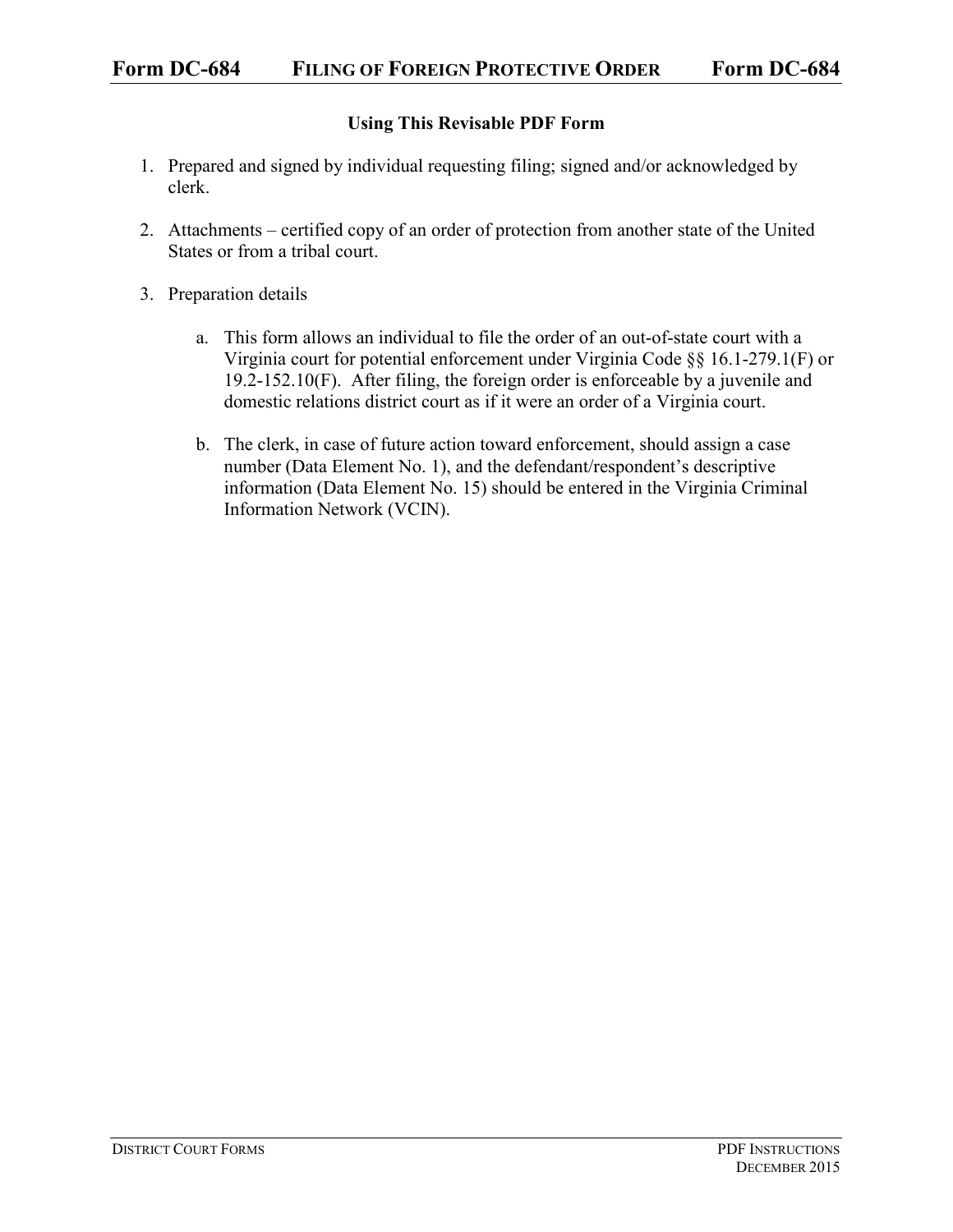| FILING OF FOREIGN PROTECTIVE ORDER<br>Commonwealth of Virginia VA. CODE $\S$ § 16.1-279.1, 19.2-152.10 |                                 |                                          |  |  |  |  |  |  |
|--------------------------------------------------------------------------------------------------------|---------------------------------|------------------------------------------|--|--|--|--|--|--|
|                                                                                                        |                                 | Court                                    |  |  |  |  |  |  |
|                                                                                                        |                                 |                                          |  |  |  |  |  |  |
|                                                                                                        |                                 |                                          |  |  |  |  |  |  |
|                                                                                                        |                                 |                                          |  |  |  |  |  |  |
|                                                                                                        |                                 |                                          |  |  |  |  |  |  |
| Issuing Jurisdiction: 22                                                                               |                                 |                                          |  |  |  |  |  |  |
| <b>STATE</b>                                                                                           |                                 | <b>COUNTY OR CITY</b>                    |  |  |  |  |  |  |
|                                                                                                        |                                 |                                          |  |  |  |  |  |  |
|                                                                                                        |                                 | Expiration Date (if any): $\frac{10}{2}$ |  |  |  |  |  |  |
|                                                                                                        | SIGNATURE OF PARTY FILING ORDER |                                          |  |  |  |  |  |  |

| Defendant/Respondent's Description (for VCIN entry): |                                                                                        |  |     |            |     |     |     |  |                  |  |  |
|------------------------------------------------------|----------------------------------------------------------------------------------------|--|-----|------------|-----|-----|-----|--|------------------|--|--|
| Full Name:                                           |                                                                                        |  |     |            |     |     |     |  |                  |  |  |
| Address <sup>-</sup>                                 |                                                                                        |  |     |            |     |     |     |  |                  |  |  |
| Telephone No.                                        | COMPLETE DATA BELOW IF KNOWN<br><b>RACE</b><br><b>SEX</b><br>WGT<br><b>BORN</b><br>HT. |  |     |            |     |     |     |  | <b>EYES HAIR</b> |  |  |
|                                                      |                                                                                        |  | MO. | <b>DAY</b> | YR. | FT. | IN. |  |                  |  |  |
|                                                      | SSN                                                                                    |  |     |            |     |     |     |  |                  |  |  |
|                                                      |                                                                                        |  |     |            |     |     |     |  |                  |  |  |

## **CLERK'S CERTIFICATION**

An attested or exemplified copy of the above-identified foreign protective order has been filed with this Court.

16

 $17$ 

[ ] CLERK [ ] DEPUTY CLERK

 $\mathbf{DATE}$